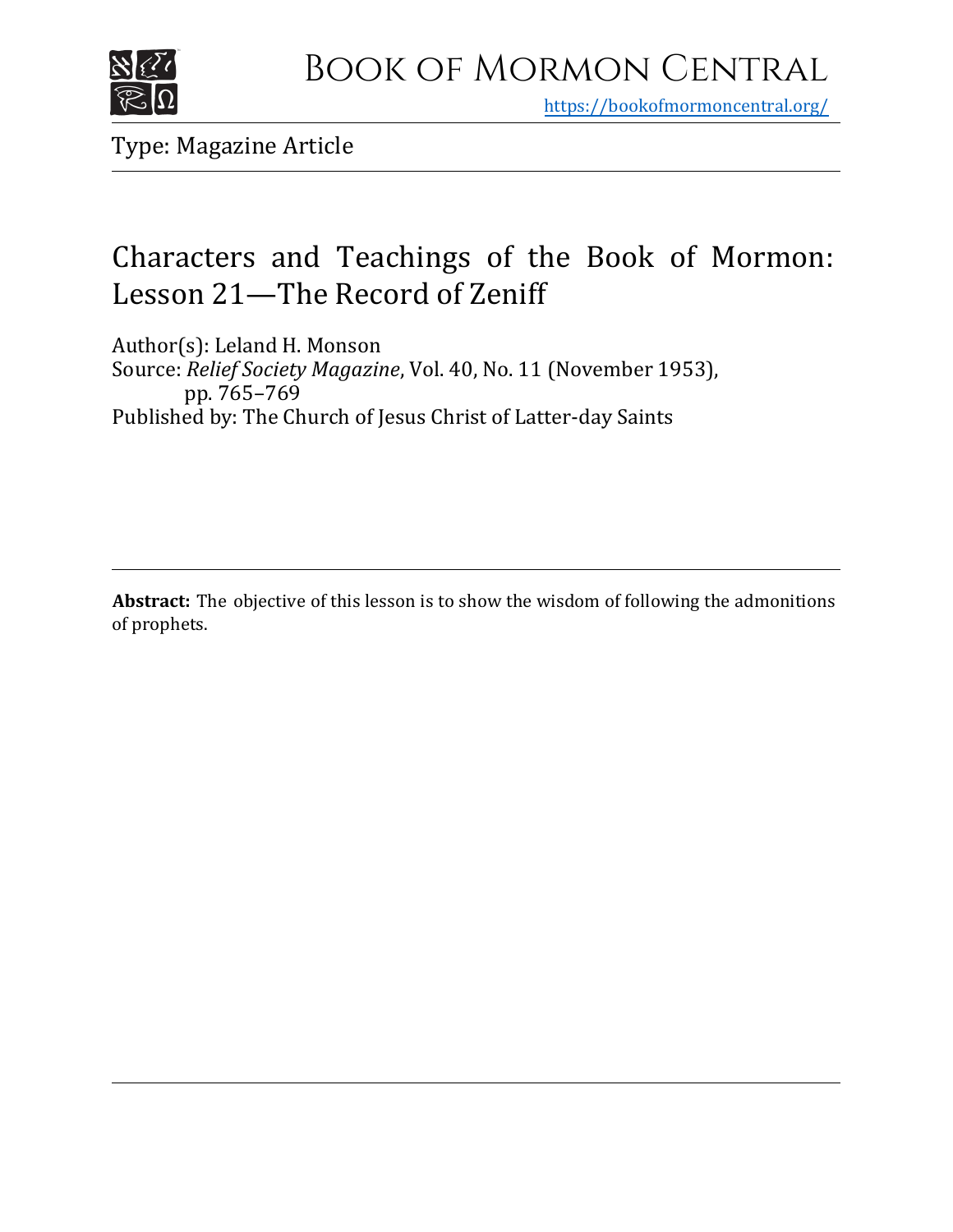

# $O$ *heology*—Characters and Teachings of The Book of Mormon Lesson 21—The Record of Zeniff *Elder Leland H. Monson* (Text: The Book of Mormon: Mosiah 9-22)

For Tuesday, February 2, 1954

Objective: To show the wisdom of following the admonitions of prophets.

Zemif *Seeks to Possess Lehi-Nephi*

THE record of Zeniff is an account of the people who left Zarahemla (near 200 b.c.) and went to the land of Lehi-Nephi. Zeniff had made an earlier expedition to this land as a member of a large group. He had been sent as a spy among the Lamanites who possessed the land of their forefathers and was impressed with that which was good among them. He had returned to the camp of the expedition with the recommendation that they make a treaty of peace with the Lamanites, but this policy had been rejected by their austere and bloodthirsty leader.

Many members of the group, however, joined with Zeniff in his pleas. Altercations arose, and soon the members of the expedition were in the throes of civil strife. Father fought against father, and brother against brother, until only fifty remained to return to the city of Zarahemla to report to wives and children what had happened.

Zeniff, overzealous to inherit the land of his fathers, organized another group under his leadership, with the avowed intention of making a treaty of peace with the Lamanites in the land of Lehi-Nephi. Suffering from famine and other afflictions, because they were slow to remember the Lord, they journeyed through the wilderness to the place where their brethren had been slain.

## *Zeniff Given Land by Crafty Lamanite King*

Zeniff took four men, went into the city, talked with the king of the Lamanites, and was granted the privilege of possessing the land of Lehi-Nephi and the land of Shilom in peace. With considerable pride he returned to the encampment and reported that the king of the Lamanites had covenanted with him that he might have the land of Lehi-Nephi for his people.

But Zeniff had misjudged his man. He had taken for sincerity an action that was crafty and filled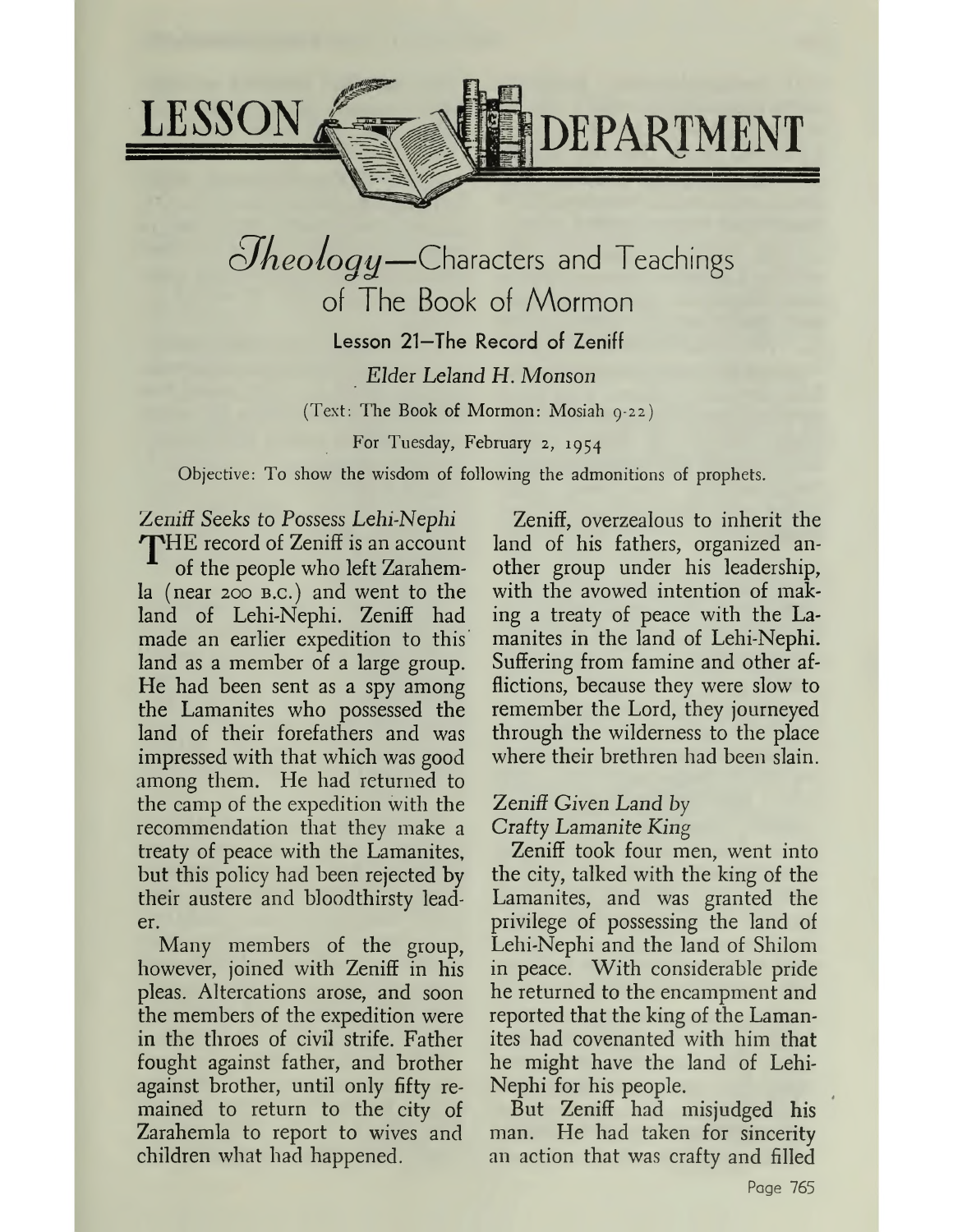with greed and malice. Zeniff had taken as sterling that which was but a base imitation. The king of the Lamanites knew that the industry of these Nephites would create much wealth which subsequently he could force them to yield to him.

True to this covenant, the king of the Lamanites commanded his own people to leave Lehi-Nephi, and Zeniff and his colony moved in. They constructed buildings and repaired the walls of the two cities, Lehi-Nephi and Shilom. They began to till the fertile land, to plant corn, wheat, barley, neas, sheum, and all kinds of fruit. For twelve years these Nephites were given every opportunity as a free and independent people.

#### War With *the Lamanites*

Then the Lamanites, lazy and idolatrous, showed signs of wanting to make them captives. In the thirteenth year, a numerous host of Lamanites made war upon those who were on the south of the land of Shilom as they were quietly feeding their flocks and tilling their land. The Nephites, who escaped, rushed to Zeniff in the city of Nephi and called for help. Zeniff armed them with bows, arrows, swords, clubs, cimeters, and slings, and they went forth to battle against the Lamanites. In the strength of the Lord they went. Three thousand and forty-three Lamanites lost their lives in a day and a night, and two hundred seventy-nine Nephites were slain. The Lamanites were driven from the land. As Zeniff said, And God did hear our cries and did answer our prayers'" (Mosiah 9:18).

Realizing that he could no longer depend upon the covenant that King Laman had made, Zeniff prepared for war. He stationed guards roundabout the land and manufactured weapons of war. For nine or ten years more they lived in peace. The men carried on their agricultural pursuits, and the women made all kinds of fabrics for clothes.

Then King Laman died, and his son ascended the throne. By means of spies, Zeniff soon discovered that the new king was stirring his people up in rebellion against the Nephites and was preparing for an attack. Armed with bows, arrows, swords, cimeters, stones, and slings, and dressed in leather loincloths, they attacked the Nephites north of the land of Shilom.

Zeniff made hasty preparations, had the women and children hidden in the wilderness, and equipped all men who were able to bear arms, both old and young. The Nephites, fighting in the strength of the Lord to protect their wives and children and property, drove the Lamanites out of their lands.

Those Lamanites were a wild and ferocious people, who were filled with a spirit of hatred and revenge. From childhood they had been taught that the Nephite forefathers had wronged their forefathers, that Nephi had assumed authority over them, and had stolen their records. This spirit of envy and hatred was a result of training from infancy.

The contrast is striking between the two people. The Nephites fought for that which was just and true, and knew the Lord was on their side. The Lamanites were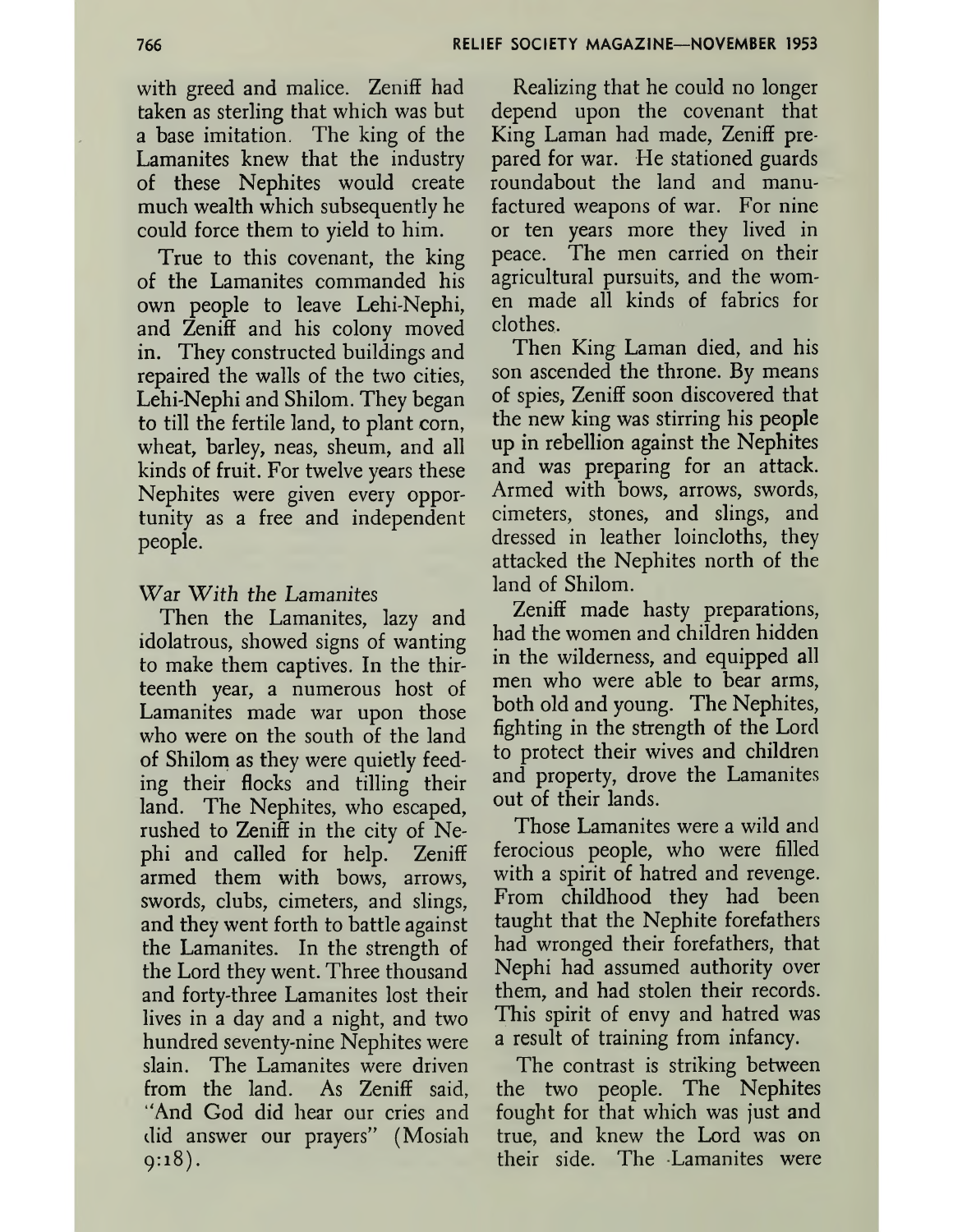fighting with the spirit of hatred and murder, seeking to make others suffer that they might have revenge.

#### *Noah Becomes King*

*As* a result of the battle, the Nephites were able again to settle down to their peaceful pursuits, to tend their flocks, and to till the ground. It was about 160 b.c. when Zeniff found it necessary, because of old age, to confer the kingdom upon his son, Noah.

But Noah who received the kingdom, did not walk in the ways of his father and was not fitted to rule a people. He dismissed his father'<sup>s</sup> righteous priests and installed wicked men in the priestly offices. Noah and these wicked priests refused to obey Nephite law, which required that one man should have but one wife and that he should not have any concubines. For the purpose of satisfying their lustful desires, they had many wives and concubines; and they felt that the people should support them in luxury, which they did by paying a fifth tax of their gold, silver, ziff, copper, brass, iron, fatlings, and grain.

King Noah built many elegant and spacious buildings. He planted vineyards throughout the land and his people became wine-bibbers.

#### *Abinadi the Prophet Cries Repentance*

One man named Abinadi went forth among the people calling them to repentance, saying,

Behold, thus saith the Lord . . . Go forth, and say unto this people . . . Wo be unto this people, for I have seen their abominations, and their wickedness, and their whoredoms; and except they repent <sup>I</sup> will visit them in mine anger .... <sup>I</sup> will deliver them into the hands of their enemies; yea, and they shall be brought into bondage; and they shall be afflicted by the hand of their enemies .... and none shall deliver them, except it be the Lord the Almighty God. Yea, and it shall come to pass that when they shall cry unto me I will be slow to hear their cries .... And except they repent in sackcloth and ashes, and cry mightily to the Lord their God, I will not hear their prayers, neither will I deliver them out of their afflictions (Mosiah 11:20 ff.).

Noah was wroth and said:

Who is Abinadi, that I and my people should be judged of him, or who is the Lord, that shall bring upon my people such great affliction? (Mosiah 11:27).

He planned to take the life of Abinadi, but the Lord delivered him out of their hands.

Two years later Abinadi returned in disguise to warn the people again according to the commandment of the Lord. This time he was more specific as he prophesied, saying:

It shall come to pass that this generation, because of their iniquities, shall be brought into bondage, and shall be smitten on the cheek; yea, and shall be driven by men, and shall be slain; and the vultures of the air, and the dogs, yea, and the wild beasts, shall devour their flesh. And it shall come to pass that the life of King Noah shall be valued even as a garment in <sup>a</sup> hot furnace. ... <sup>I</sup> will smite this my people with sore afflictions, yea, with famine and pestilence .... <sup>I</sup> will cause that they shall have burdens lashed upon their backs; and they shall be driven before like a dumb ass (Mosiah 12:2 ff.).

The people were angry, and they delivered Abinadi to King Noah, who had him committed to prison, and finally brought before him and the priests for questioning. Abinadi withstood them in all their questions, and confounded them in their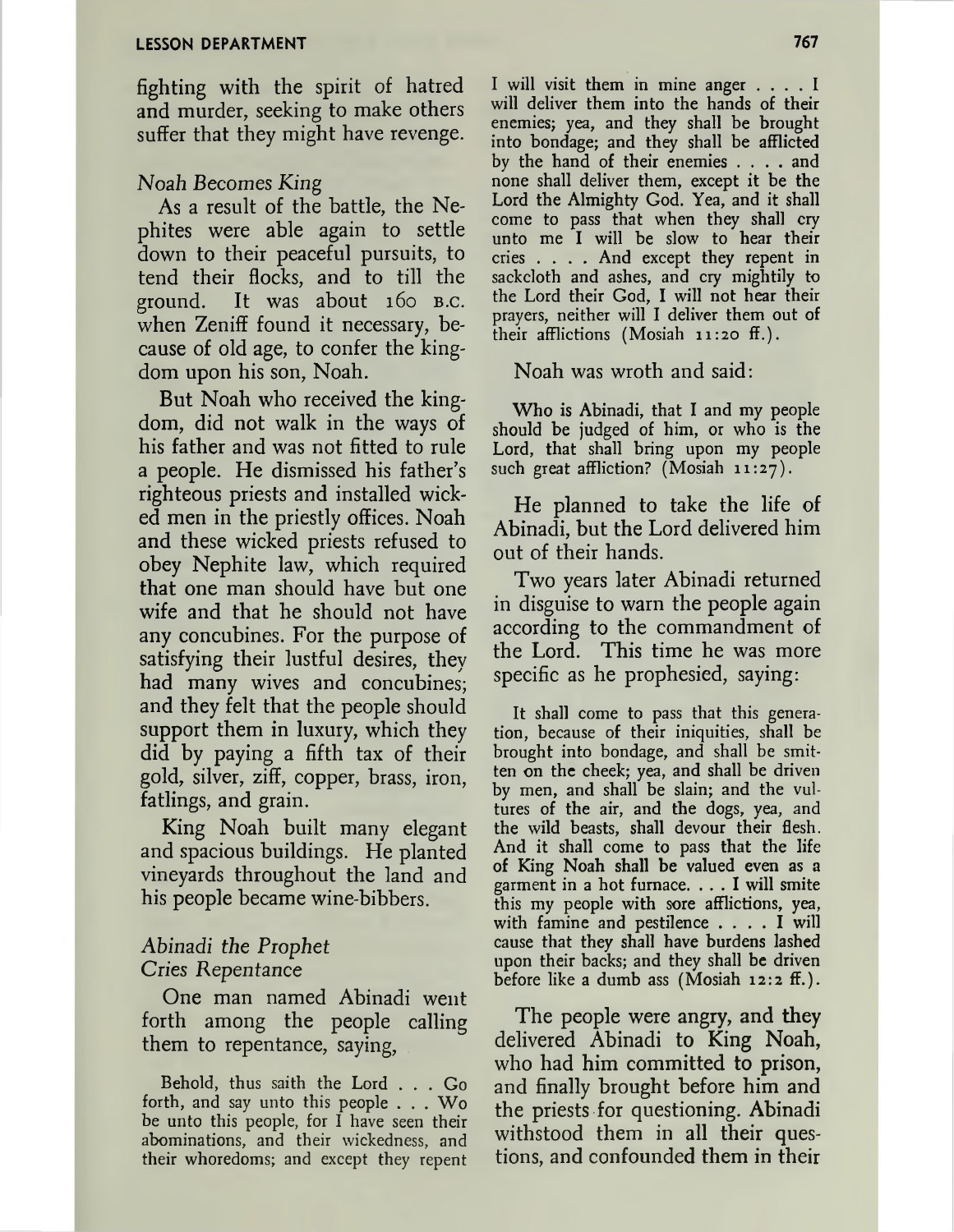words. One of the priests, in order to trick him, asked him to explain a quotation from the scriptures. Abinadi responded:

Are you priests, and pretend to teach this people, and to understand the spirit of prophesying, and yet desire to know of me what these things mean? ... Ye have not applied your hearts to understanding; therefore, ye have not been wise. Therefore, what teach ye this people? (Mosiah 12:25, 27).

He then reproved them bitterly for not keeping the law of Moses, for setting their hearts on riches, and following harlots.

After Abinadi rebuked the king and priests, Noah said, "Away with this fellow, and slay him" (Mosiah 13:1). Abinadi withstood them, however, and said,

Touch me not, for God shall smite you if ye lay your hands upon me, for I have not delivered the message which the Lord sent me to deliver (Mosiah 13:3).

The people dared not lay hands on Abinadi for the Spirit of the Lord was upon him and his face shone with luster. Abinadi finished his message. He read to them the ten commandments, asserting that the people had not lived them, and gave them another prophecy, saying:

But this much I tell you, what you do with me, after this, shall be as a type and a shadow of things which are to come (Mosiah 13:10).

Abinadi then told them that the Lord had given the children of Israel the law of Moses, "A law of performances and of ordinances ... to keep them in remembrance of God and their duty towards him" (Mosiah 13:30) but he warned that

without the atonement people "must unavoidably perish, notwithstanding the law of Moses." He quoted Isaiah (compare Isaiah chapter 53) to establish the fact that Isaiah had prophesied that God himself should come down and redeem his people. Abinadi delivered a powerful and wonderful discourse. He said that the Son would offer his life to expiate the sins of all men who would repent, and would redeem all mankind from the grave, and he taught of the resurrection and judgment.

*Abinadi Burned at the Stake*

When Abinadi finished his sayings, Noah commanded the priests to have Abinadi slain. After three days in prison they bound him and scourged his skin with faggots. Amidst the pain of burning at the stake, he made his final prophecy, saying:

... Ye shall be taken by the hand of your enemies, and then ye shall suffer, as I suffer, the pains of death by fire (Mosiah 17:18).

Abinadi sealed the truth of his words by his death.

#### *King Noah Slain by Fire*

Contention crept among the people, some being for and some against King Noah. Gideon fought against King Noah, who climbed the tower to save his life, but Gideon pursued him. However, seeing the Lamanites coming to battle against them, King Noah pleaded for his life, and Gideon spared him. King Noah commanded his people to rush for safety into the wilderness with their women and children. The Lamanites soon over